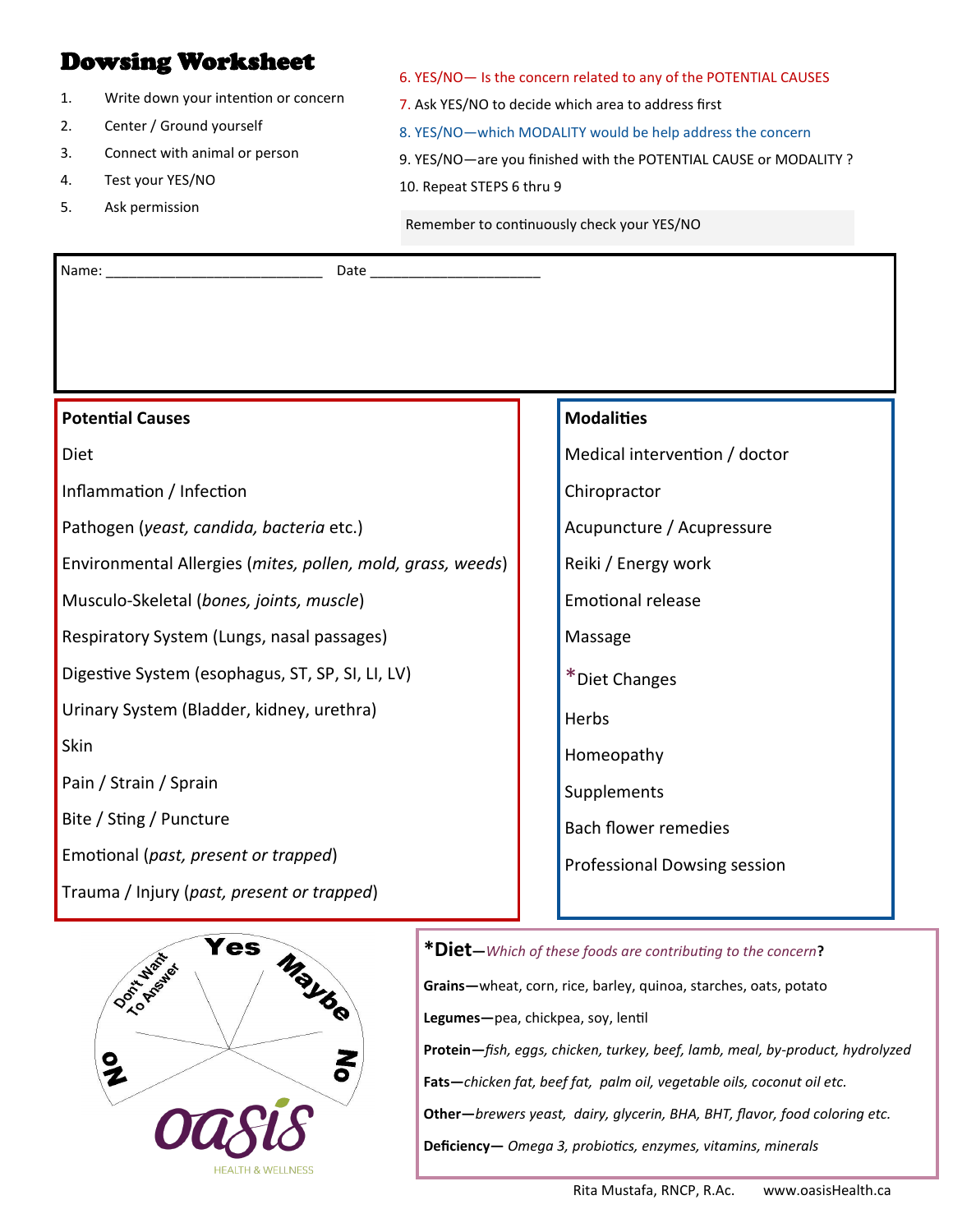# *1. Start with Rescue Remedy if unsure*

# *2. Using your pendulum, choose any additional remedies using your pendulum*



| Stressful situations: visits to the vet, being left alone, adapting to new surrounding. Fear of loud noises, such as<br>firework and thunder. Excessive barking or hissing | <b>Rescue Remedy</b>     |
|----------------------------------------------------------------------------------------------------------------------------------------------------------------------------|--------------------------|
| Vague or unaccountable fears. Appearing agitated for no apparent reason                                                                                                    | Aspen                    |
| Intolerance toward animals, people, events and situations                                                                                                                  | Beech                    |
| A loss of self-control, violently scratching itself                                                                                                                        | <b>Cherry Plum</b>       |
| Repeated unsuccessful behavior patterns, doesn't learn from past mistakes                                                                                                  | <b>Chestnut Bud</b>      |
| Possessive in nature, very territorial. Manipulatively loving to keep control                                                                                              | <b>Chicory</b>           |
| No apparent interest in the world around them: animals who sleep all the time, have trouble paying attention, or<br>seem to live more in a dream than in the present       | <b>Clematis</b>          |
| Obsessive cleanliness, fastidiousness; excessive grooming. Pets with rashes                                                                                                | <b>Crab Apple</b>        |
| Overwhelmed by a sense of responsibility from a temporary circumstance: abandoning their litter                                                                            | Elm                      |
| Despondency due to a setback; eg; not going for a walk as usual creates lethargy and sadness                                                                               | Gentian                  |
| Overly concerned with companionship. Constant barking                                                                                                                      | <b>Heather</b>           |
| Jealousy of other animals or a new baby in the home. Angry growling, hissing, barking, snapping or unprovoked                                                              | Holly                    |
| Homesickness or over-attachment to the past. Loss of owner or home                                                                                                         | Honeysuckle              |
| Lethargy or lack of enthusiasm to go anywhere, but once engaged in an activity or game is fully involved                                                                   | Hornbeam                 |
| Impatient and seeming to have boundless energy; can't wait to go for a walk or rushes ahead                                                                                | <b>Impatiens</b>         |
| Lack of self-confidence or avoiding situations where they have to perform                                                                                                  | Larch                    |
| For fears; afraid of lightening, visits to the vet. May shake or shiver when confronted. Shy and timid animals                                                             | <b>Mimulus</b>           |
| Exhaustion, fatigue due to overwork: for working animals or those involved in racing, competitive events or shows                                                          | Olive                    |
| Terror, panic-stricken: body trembling, cowers or runs away                                                                                                                | <b>Rock Rose</b>         |
| Animals who can't make up their mind; any swinging behavior pattern (eats/doesn't, sleeps a lot/no sleep)                                                                  | <b>Scleranthus</b>       |
| Abused, mistreated in the past. Trauma or shock                                                                                                                            | <b>Star of Bethlehem</b> |
| Enthusiastic, always want to be involved, high strung                                                                                                                      | Vervain                  |
| Authoritative, dominant even over their owners                                                                                                                             | Vine                     |
| For any period of change                                                                                                                                                   | Walnut                   |
| Unfriendly, stand-offish: do not invite or welcome cuddles, petting or obvious affection                                                                                   | <b>Water Violet</b>      |
| Loss of sense of direction or purpose; especially good for working or show animals who are being retired                                                                   | Wild Oat                 |
| Lack of energy, enthusiasm: submissive and disinterested                                                                                                                   | <b>Wild Rose</b>         |
| Sulking and self-pity                                                                                                                                                      | Willow                   |

flower-based essences was developed in the 1930's by Dr. Edward Bach, a physician and homeopath who was convinced that emotional well being was key priysician and nonieopath who was convinced that emotional wen being was key https://www.bachremedies.com/en-ca/<br>to good health.